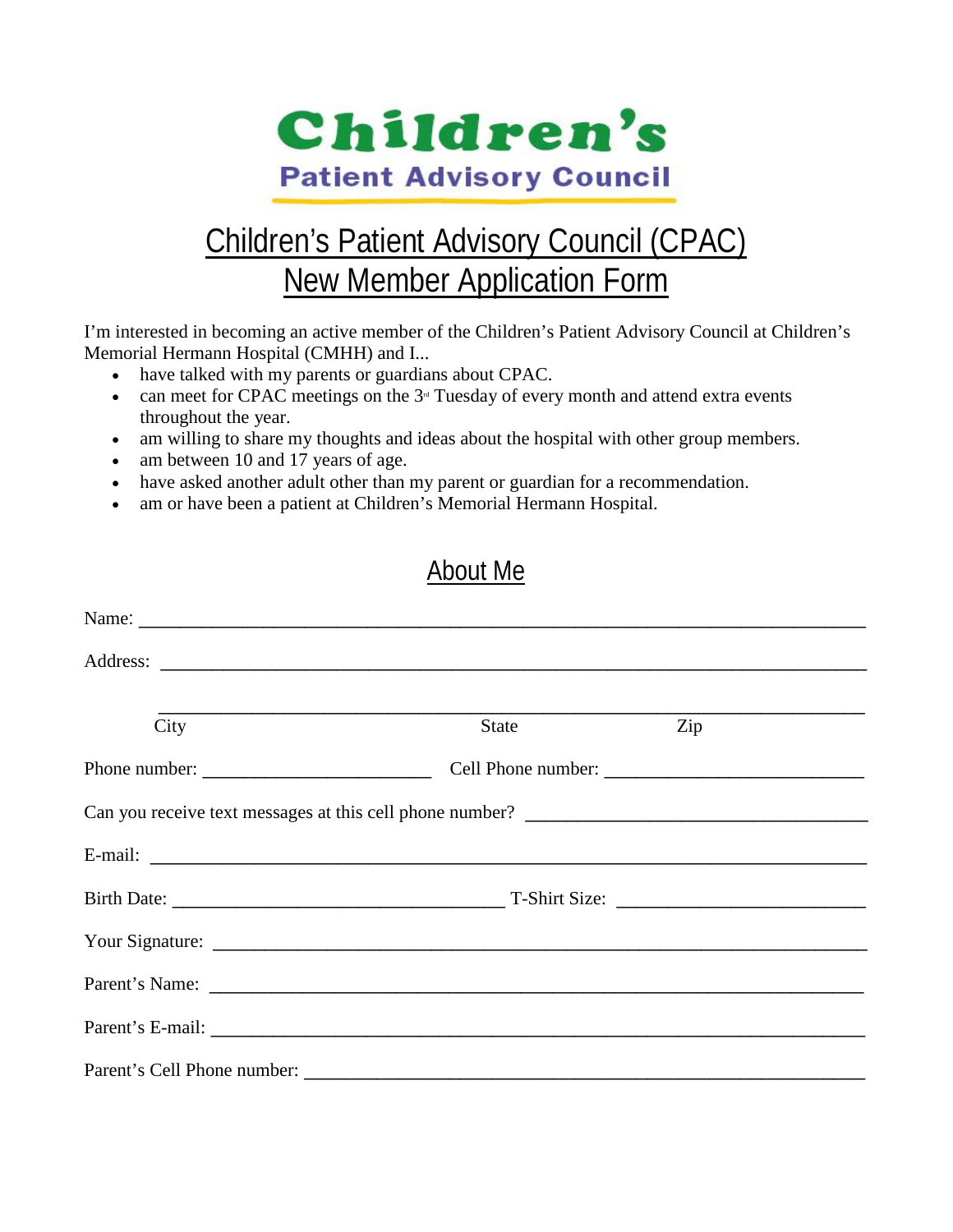# Application

Why would you like to be on the council?

What are you past or current volunteer experiences at Children's Memorial Hermann Hospital or in your community?

Have you ever participated on a board or council before?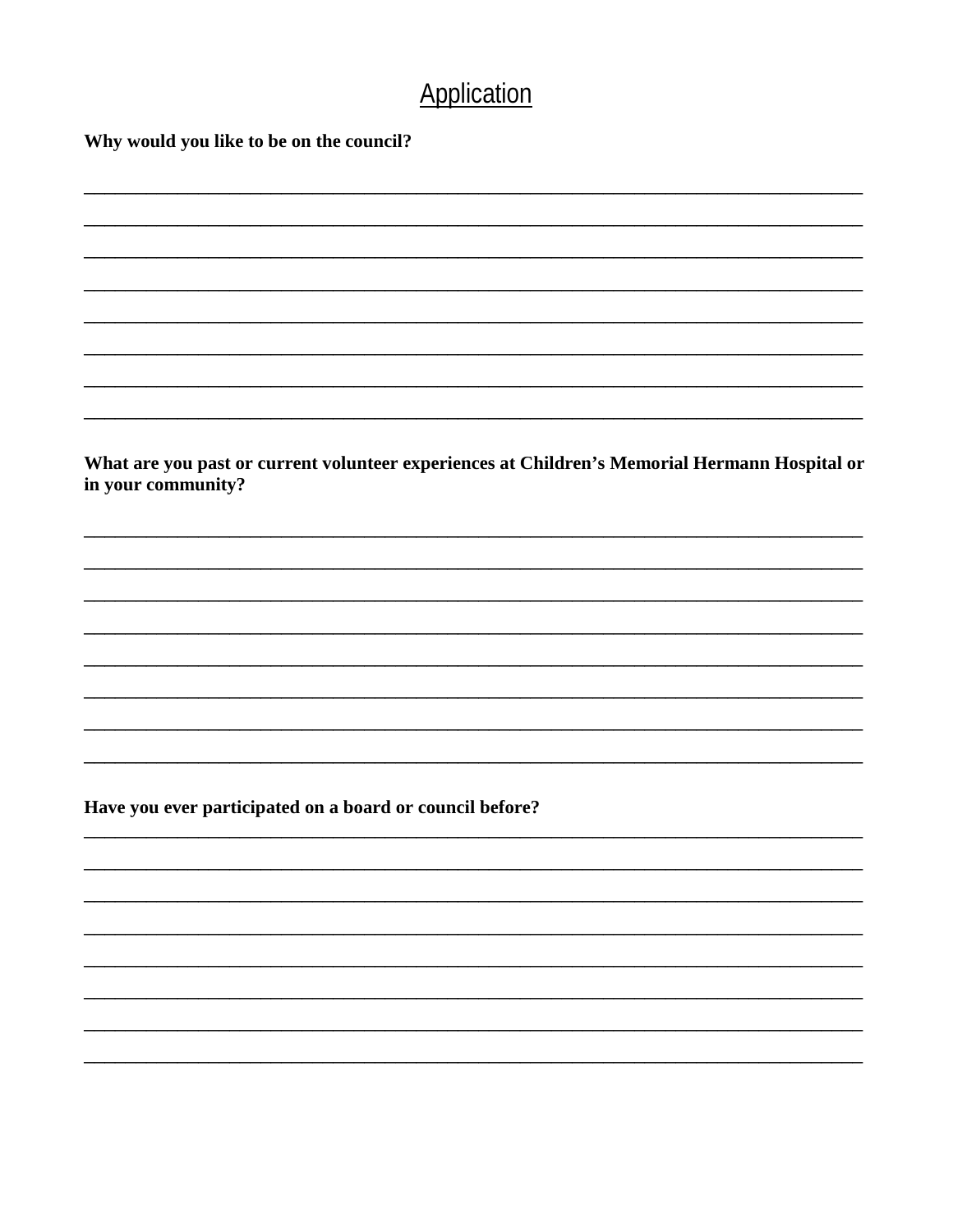What extracurricular activities are you currently involved in at school or in your community? Will these affect your time commitment to CPAC?

|            |    | Do you have any improvements or ideas for Children's Memorial Hermann Hospital that you<br>would like to bring to CPAC? (**Please circle one**) |
|------------|----|-------------------------------------------------------------------------------------------------------------------------------------------------|
| <b>YES</b> | NO | <b>NOT RIGHT NOW</b>                                                                                                                            |
|            |    | If yes, please briefly explain:                                                                                                                 |
|            |    |                                                                                                                                                 |
|            |    |                                                                                                                                                 |
|            |    |                                                                                                                                                 |
|            |    |                                                                                                                                                 |
|            |    |                                                                                                                                                 |
|            |    |                                                                                                                                                 |
|            |    |                                                                                                                                                 |
|            |    |                                                                                                                                                 |
|            |    |                                                                                                                                                 |
|            |    | What clinics, units, and/or physicians have you received care from at CMHH?                                                                     |
|            |    |                                                                                                                                                 |
|            |    |                                                                                                                                                 |
|            |    |                                                                                                                                                 |
|            |    |                                                                                                                                                 |
|            |    |                                                                                                                                                 |
|            |    |                                                                                                                                                 |
|            |    |                                                                                                                                                 |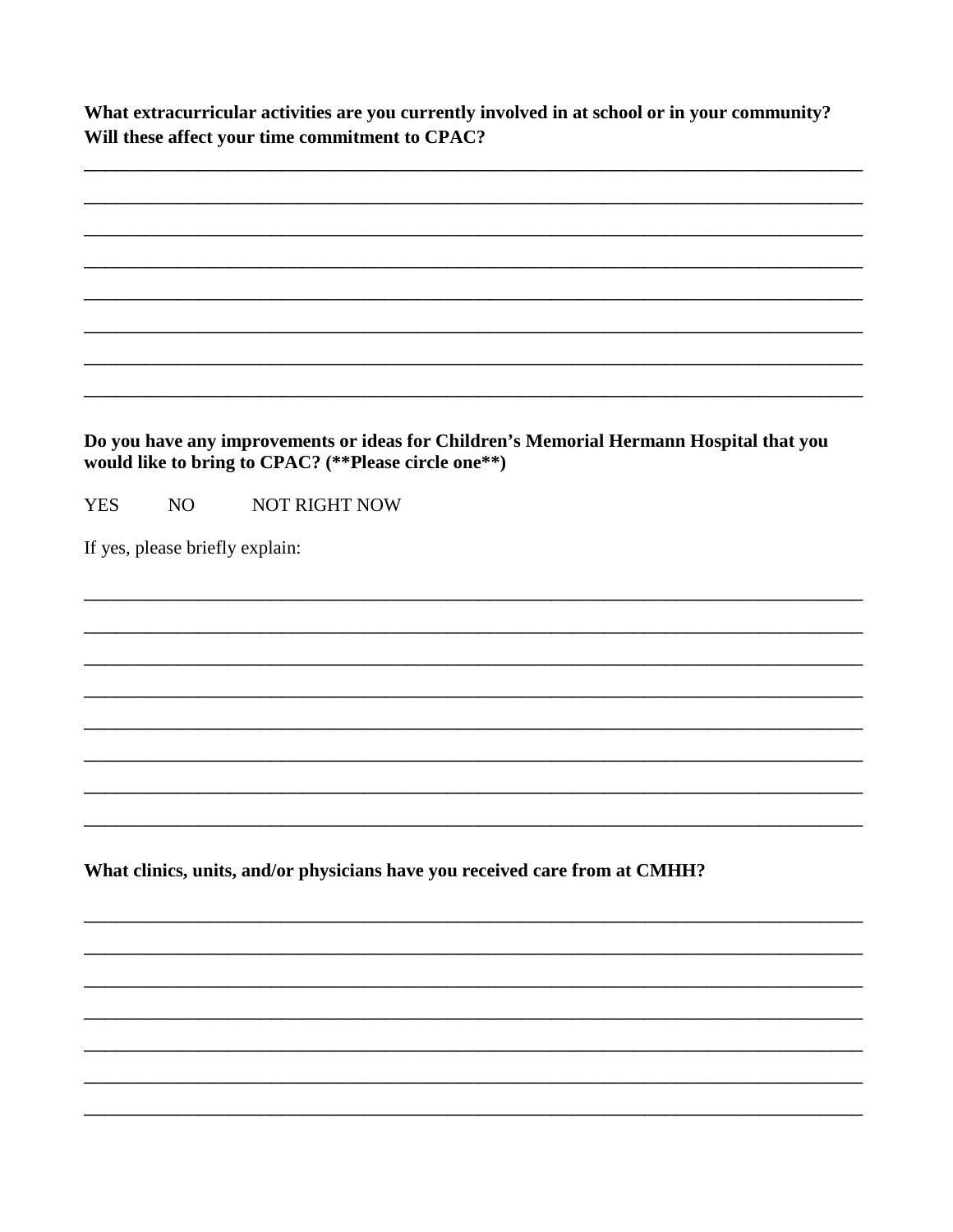

# **Children's Patient Advisory Council Recommendation Form**

| Please ask any adult, other than your parent or guardian, to fill out this portion of the application. |
|--------------------------------------------------------------------------------------------------------|
|                                                                                                        |
|                                                                                                        |
|                                                                                                        |
| I recommend                                                                                            |
| for the Children's Patient Advisory Council because:                                                   |
|                                                                                                        |
|                                                                                                        |
|                                                                                                        |
| ,我们也不能在这里的时候,我们也不能在这里的时候,我们也不能在这里的时候,我们也不能会在这里的时候,我们也不能会在这里的时候,我们也不能会在这里的时候,我们也不能                      |
|                                                                                                        |
|                                                                                                        |
|                                                                                                        |
|                                                                                                        |
| ,我们也不能在这里的人,我们也不能在这里的人,我们也不能在这里的人,我们也不能在这里的人,我们也不能在这里的人,我们也不能在这里的人,我们也不能在这里的人,我们也                      |
|                                                                                                        |
|                                                                                                        |
|                                                                                                        |
|                                                                                                        |